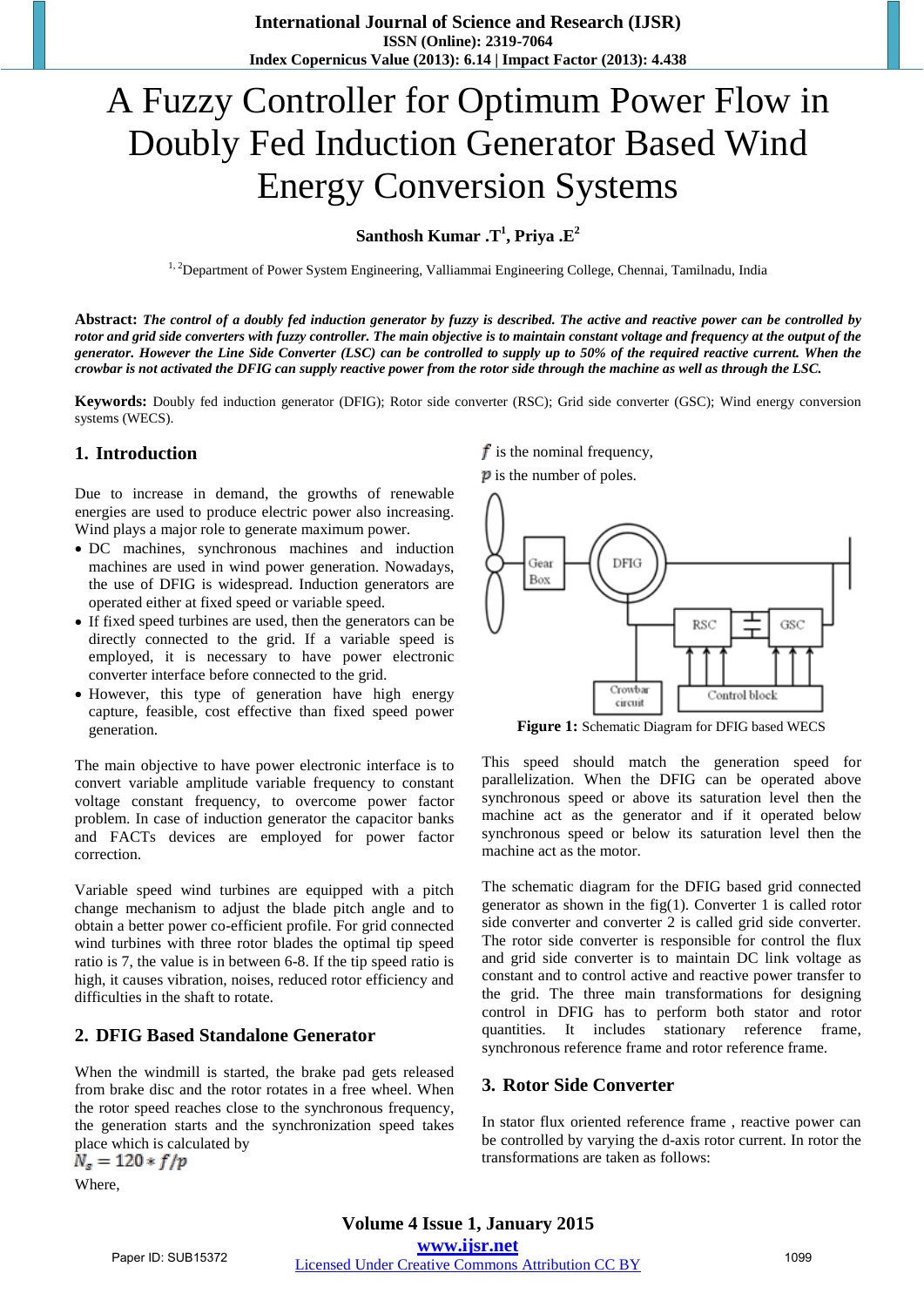*TRANSFORMATION OF 3 PHASE STATIONARY TO 2* 

| <b>PHASE SYNCHRONOUS</b> |  |  |                                                                                                                                                                                                                                                                                                                      |  |  |  |  |
|--------------------------|--|--|----------------------------------------------------------------------------------------------------------------------------------------------------------------------------------------------------------------------------------------------------------------------------------------------------------------------|--|--|--|--|
|                          |  |  | $\begin{bmatrix} i^\tau_{cr} \\ i^\tau_{dr} \\ i^\tau_{cr} \end{bmatrix} = 2/3 * \begin{bmatrix} \cos\theta & \cos(\theta - 2\pi/3) & \cos(\theta + 2\pi/3) \\ \sin\theta & \sin(\theta - 2\pi/3) & \sin(\theta + 2\pi/3) \\ 1/2 & 1/2 & 1/2 \end{bmatrix} \begin{bmatrix} I_{cr} \\ I_{sr} \\ I_{cr} \end{bmatrix}$ |  |  |  |  |
|                          |  |  |                                                                                                                                                                                                                                                                                                                      |  |  |  |  |
|                          |  |  |                                                                                                                                                                                                                                                                                                                      |  |  |  |  |

After controlling by fuzzy controller, the controlled voltage has undergone two transformations.

*TRANSFORMATION OF SYNCHRONOUS TO ROTOR CURRENT REFERENCE FRAME*<br>  $\begin{bmatrix} \nabla_{\mathbf{x}}^{\text{ref}} \nabla_{\mathbf{x}} \nabla_{\mathbf{x}} \nabla_{\mathbf{x}} \nabla_{\mathbf{x}} \nabla_{\mathbf{x}} \nabla_{\mathbf{x}} \nabla_{\mathbf{x}} \nabla_{\mathbf{x}} \nabla_{\mathbf{x}} \nabla_{\mathbf{x}} \nabla_{\mathbf{x}} \nabla_{\mathbf{x}} \nabla_{\mathbf{x}} \nabla_{\mathbf{x}} \nabla_{\mathbf{x}} \nabla_{\mathbf{x}} \nabla_{\mathbf{x}} \n$  $\begin{bmatrix} v_T \\ v_T^{rr} \end{bmatrix} = \begin{bmatrix} \sin \theta \\ \sin \theta_T & \cos \theta_T \end{bmatrix} \begin{bmatrix} v_T^{rr} \\ v_T^{rr} \end{bmatrix}$ 

*TRANSFORMATION OF ROTOR CURRENT ORIENTED REFERENCE FRAME TO ROTOR REFERENCE FRAME*  $[-sin \theta_r, cos \theta]$ 

Finally inverse park transformation is used to convert 2 phase to 3 phase quantities.

# **4. Grid Side Converter**

The objective of grid side converter is to maintain DC link voltage as constant. Decoupled control of real and reactive power flowing to the grid by using flux oriented control. *TRANSFORMATION FROM 3 PHASE STATIONARY TO 2* 

| <i>PHASE</i> | <i>STATIONARY</i>                                                                                                                                                        | <i>FRAME</i> |  |
|--------------|--------------------------------------------------------------------------------------------------------------------------------------------------------------------------|--------------|--|
|              | $2/3\begin{bmatrix} 1 & -0.5 & -0.5 \\ 0 & 0.866 & -0.866 \\ 0.5 & 0.5 & 0.5 \end{bmatrix}\begin{bmatrix} v_{\text{av}} \\ v_{\text{bx}} \\ v_{\text{cz}} \end{bmatrix}$ |              |  |
|              |                                                                                                                                                                          |              |  |
|              | Under balanced condition.                                                                                                                                                |              |  |

Under balanced condition,

 $\nu_{0z}^x=0.$ 

*TRANSFORMATION OF 2 PHASE STATIONARY TO SYNCHRONOUS 2 PHASE ROTATING AXES* =

 $\begin{bmatrix} \cos \theta_{\rm e} & -\sin \theta_{\rm e} \\ \sin \theta_{\rm e} & \cos \theta_{\rm e} \end{bmatrix} \begin{bmatrix} v_{\rm qz}^g \\ v_{\rm qz}^g \end{bmatrix}$ 

After controlling the stator voltages it convert to 2 phase stationary reference frame and finally convert to 3 phase quantities by inverse park transformation.

# **5. Fuzzy Controller**

Fuzzy controller outputs are more reliable because the effect of other parameters such as noise and events due to wind range of control area can be considered. Mamdani fuzzy model was developed.



**Figure 2:** Fuzzy Inference System

To avoid miscalculations due to fluctuations in wind speed and the effects of noise on data, trapezoidal membership functions are chosen to have smooth and constant region in the mesh points. In order to construct the fuzzy controller the procedure are as follows,

1. create the membership values,

2. specify the rule table,

3. select the procedure for defuzzifying the obtained result.

## *CREATE THE MEMBERSHIP VALUE*

The fuzzy controller here used has two input and one output. The change in direct axis rotor current and the change in voltage are the two inputs and controlled direct axis voltage is the output. While in other the change in quadrature axis rotor current and the change in voltage are the two inputs and controlled quadrature axis axis voltage is the output. The ranges determine for each set of data can dramastically determine how well the controller works.

#### **Specify the Rule Table**

The rule table must be created to determine which output rangesare used. The table is an intersection of two inputs.

| <b>Table 1: Rule Base Table</b> |    |    |    |    |    |  |
|---------------------------------|----|----|----|----|----|--|
| ы.                              | NB |    | ZE |    | PB |  |
| NB                              | NΒ | NΒ |    |    | ZE |  |
|                                 | NΒ |    |    | ZE |    |  |
| ZE                              |    |    | ZE | ח  |    |  |
| P                               |    | ZE |    |    | PB |  |
| <b>PB</b>                       | ZE |    |    | PB |    |  |

| <b>Table 2: Rule Base Table</b> |    |    |    |    |    |  |
|---------------------------------|----|----|----|----|----|--|
|                                 | NB |    | ZЕ |    | PВ |  |
| <b>NB</b>                       | NB | NB | N  | N  | ZE |  |
| N                               | NB | N  | N  | ZE |    |  |
| ZE                              | N  | N  | ZE | P  |    |  |
| P                               | N  | ZE | P  | P  | PB |  |
| PB                              | ZE | P  | P  | PB | PB |  |

## *LIST OF RULES*

If  $\Delta i_{\rm dr}$  is NB and  $\Delta v$  is NB then output is NB.

If  $\Delta i_{\rm dis}$  is N and  $\Delta \overline{v}$  is NB then output is NB.

If  $\Delta i_{\rm dr}$  is P and  $\Delta v$  is PB then output is PB.

- If  $\Delta i_{\rm dr}$  is ZE and  $\Delta \nu$  is N then output is N.
- If  $\Delta i_{\text{gr}}$  is NB and  $\Delta v$  is NB then output is NB.
- If  $\Delta t_{\text{or}}$  is N and  $\Delta v$  is NB then output is NB.
- If  $\Delta i_{\text{err}}$  is P and  $\Delta \nu$  is PB then output is PB.
- If  $\Delta i_{\text{err}}$  is ZE and  $\Delta \nu$  is N then output is N.

## *DEFUZZIFY THE RESULT*

The typical way is used to defuzzify using Mamdani's centre of gravity method. In this method, it takes the input values and find where they intersect their sets. This intersection creates a cut-off line known as thealpha-cut. The rule is then cut-offby the alpha-cut, to give trapezoidal shapes. These shapes are added together to find their total centre of gravity.

$$
X_{COG} = \frac{\int_a^b x(f)dx}{\int_a^b f(x)dx}
$$